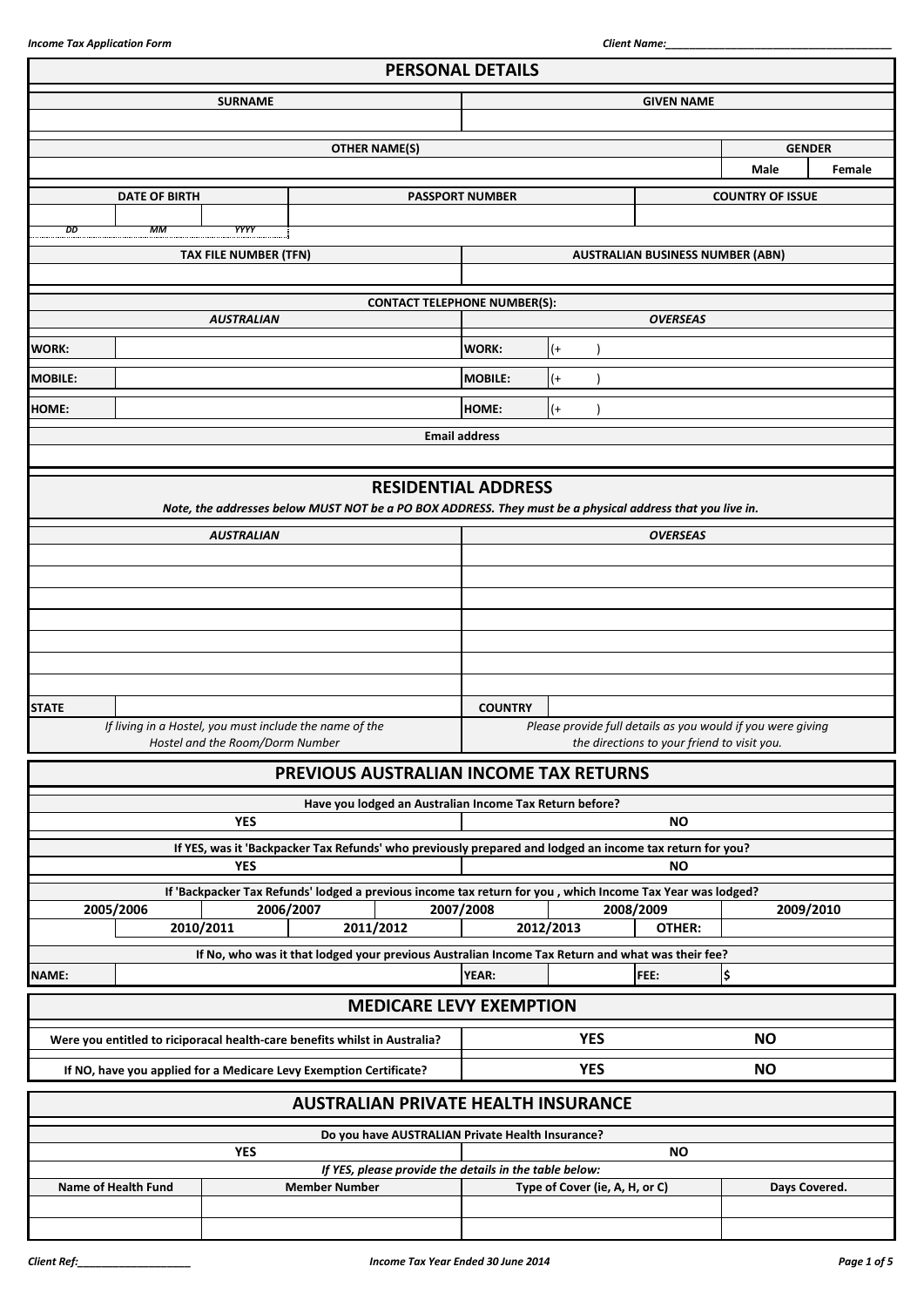|                    |                                                       |  | <b>TRAVEL DETAILS</b>                             |                                                       |                     |  |
|--------------------|-------------------------------------------------------|--|---------------------------------------------------|-------------------------------------------------------|---------------------|--|
| <b>VISA Number</b> |                                                       |  |                                                   | VISA Expiry Date (dd/mm/yyyy):                        |                     |  |
|                    | Date of First Arrival to Australia (dd/mm/yyyy)       |  |                                                   | <b>Place of Arrival</b>                               |                     |  |
|                    |                                                       |  |                                                   |                                                       |                     |  |
|                    | Date of Departure from Australia (dd/mm/yyyy)         |  |                                                   | <b>Place of Departure</b>                             |                     |  |
|                    | <b>VISA Subclass</b>                                  |  |                                                   |                                                       |                     |  |
|                    |                                                       |  |                                                   |                                                       |                     |  |
|                    |                                                       |  | <b>BANK DETAILS</b>                               |                                                       |                     |  |
|                    | Please Transfer my Income Tax Refund to my            |  |                                                   |                                                       | <b>Bank Account</b> |  |
|                    | <b>AUSTRALIAN</b>                                     |  |                                                   | OVERSEAS**                                            |                     |  |
|                    | <b>BANK NAME</b>                                      |  |                                                   | <b>BANK NAME</b>                                      |                     |  |
|                    |                                                       |  |                                                   |                                                       |                     |  |
|                    | <b>ACCOUNT HOLDERS NAME</b>                           |  |                                                   | <b>ACCOUNT HOLDERS NAME</b>                           |                     |  |
|                    |                                                       |  |                                                   |                                                       |                     |  |
|                    | <b>BSB</b>                                            |  |                                                   | <b>BSB / SORT CODE</b>                                |                     |  |
|                    |                                                       |  |                                                   |                                                       |                     |  |
|                    | <b>ACCOUNT NUMBER</b>                                 |  |                                                   | <b>ACCOUNT NUMBER</b>                                 |                     |  |
|                    |                                                       |  |                                                   |                                                       |                     |  |
|                    |                                                       |  |                                                   | <b>ADDRESS &amp; SUBURB OF BRANCH</b>                 |                     |  |
|                    | **Overseas bank accounts attract an AUD\$35           |  |                                                   |                                                       |                     |  |
|                    | telegraphic transfer fee for each transfer.           |  |                                                   |                                                       |                     |  |
|                    |                                                       |  |                                                   |                                                       |                     |  |
|                    | Please ensure that you complete ALL BANK DETAILS      |  |                                                   | <b>IBAN</b>                                           |                     |  |
|                    | required. Failure to do so may result in a delayed or |  |                                                   |                                                       |                     |  |
|                    | unsuccessful bank transfer.                           |  |                                                   | <b>SWIFT CODE</b>                                     |                     |  |
|                    | If the funds are returned, any fees for re-attempting |  |                                                   | <b>BIC CODE</b>                                       |                     |  |
|                    | the transfer (in the case of Overseas bank accounts)  |  |                                                   |                                                       |                     |  |
|                    | will be charged.                                      |  | <b>TRANSIT NUMBER (North American Banks Only)</b> |                                                       |                     |  |
|                    |                                                       |  |                                                   |                                                       |                     |  |
|                    | Be sure that you have specified whether you would     |  |                                                   | ROUTING NUMBER (North American Banks Only)            |                     |  |
|                    | like your Income Tax Refund to be transferred to your |  |                                                   |                                                       |                     |  |
|                    | <b>AUSTRALIAN or OVERSEAS bank account.</b>           |  |                                                   | <b>INSTITUTION NUMBER (North American Banks Only)</b> |                     |  |
|                    |                                                       |  |                                                   |                                                       |                     |  |

|                                     |                                                                                         |                        | <b>BANK INTEREST</b>                                                                                                        |                        |  |  |  |  |  |
|-------------------------------------|-----------------------------------------------------------------------------------------|------------------------|-----------------------------------------------------------------------------------------------------------------------------|------------------------|--|--|--|--|--|
|                                     | This is important. Bank Interest is Assessable Income in Australia and MUST BE<br>STOP: |                        |                                                                                                                             |                        |  |  |  |  |  |
| INCLUDED in your Income Tax Return. |                                                                                         |                        |                                                                                                                             |                        |  |  |  |  |  |
|                                     |                                                                                         |                        | This information is passed onto the Australian Tax Office from your Bank and not including it in your Income                |                        |  |  |  |  |  |
|                                     |                                                                                         |                        | Tax Return could cause a delay, or an audit of your Income Tax Return and may lead to a change in your.                     |                        |  |  |  |  |  |
|                                     |                                                                                         |                        | Income Tax Refund Amount. This includes any bank accounts that have been closed.                                            |                        |  |  |  |  |  |
|                                     |                                                                                         |                        | Do you (or did you) have any money saved in an Australian Bank Account?                                                     |                        |  |  |  |  |  |
|                                     | <b>YES</b>                                                                              |                        | NO.                                                                                                                         |                        |  |  |  |  |  |
|                                     |                                                                                         |                        | If you are not sure whether or not you have earned any bank interest, you must contact your bank to verify this.            |                        |  |  |  |  |  |
|                                     |                                                                                         |                        | Most banks can also provide this information in your Internet Banking or on the last Bank Statement for the Income Tax Year |                        |  |  |  |  |  |
|                                     | <b>BANK NAME</b>                                                                        | <b>ACCOUNT NUMBER</b>  | <b>BANK NAME</b>                                                                                                            | <b>ACCOUNT NUMBER</b>  |  |  |  |  |  |
|                                     |                                                                                         |                        |                                                                                                                             |                        |  |  |  |  |  |
|                                     | <b>GROSS INTEREST</b>                                                                   | <b>TFN WITHHOLDING</b> | <b>GROSS INTEREST</b>                                                                                                       | <b>TFN WITHHOLDING</b> |  |  |  |  |  |
|                                     |                                                                                         |                        |                                                                                                                             |                        |  |  |  |  |  |
|                                     | <b>BANK NAME</b>                                                                        | <b>ACCOUNT NUMBER</b>  | <b>BANK NAME</b>                                                                                                            | <b>ACCOUNT NUMBER</b>  |  |  |  |  |  |
|                                     |                                                                                         |                        |                                                                                                                             |                        |  |  |  |  |  |
|                                     | <b>GROSS INTEREST</b>                                                                   | <b>TFN WITHHOLDING</b> | <b>GROSS INTEREST</b>                                                                                                       | <b>TFN WITHHOLDING</b> |  |  |  |  |  |
|                                     |                                                                                         |                        |                                                                                                                             |                        |  |  |  |  |  |

| <b>OTHER INFORMATION</b>                 |           |  |  |  |  |  |
|------------------------------------------|-----------|--|--|--|--|--|
|                                          |           |  |  |  |  |  |
| Do you own a Motor Vehicle in Australia? |           |  |  |  |  |  |
| <b>YES</b>                               | <b>NO</b> |  |  |  |  |  |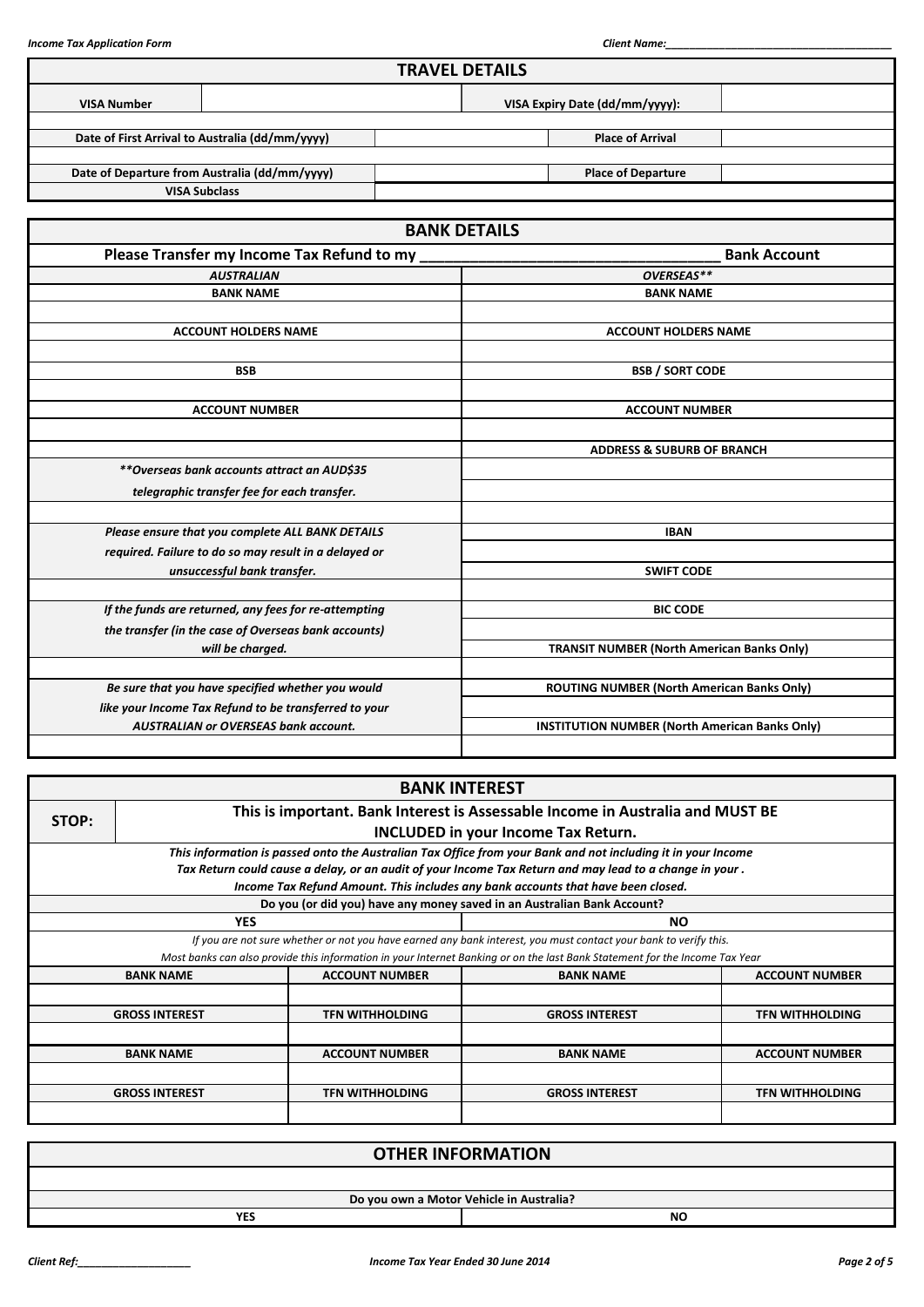### **Income Tax Application Format: EMPLOYMENT DETAILS**

**Total Number of Employers/ Employment Agencies**

|                                                                                                                         |                                                  |                                  |                               |                                         | Name of the Employment Agency |                                                          |  |
|-------------------------------------------------------------------------------------------------------------------------|--------------------------------------------------|----------------------------------|-------------------------------|-----------------------------------------|-------------------------------|----------------------------------------------------------|--|
|                                                                                                                         | <b>Employer Name (ie, Company/Business Name)</b> |                                  |                               |                                         |                               | (if you were employed/paid through an Employment Agency) |  |
|                                                                                                                         |                                                  |                                  |                               |                                         |                               |                                                          |  |
|                                                                                                                         |                                                  |                                  |                               |                                         |                               |                                                          |  |
|                                                                                                                         |                                                  |                                  |                               | Job Title / Job Description.            |                               |                                                          |  |
|                                                                                                                         |                                                  |                                  |                               |                                         |                               |                                                          |  |
|                                                                                                                         |                                                  |                                  |                               | <b>Address of Employer (or Agency):</b> |                               |                                                          |  |
| <b>Street No.</b>                                                                                                       |                                                  | <b>Street Name</b>               |                               |                                         |                               |                                                          |  |
| <b>Suburb</b>                                                                                                           |                                                  |                                  |                               |                                         |                               |                                                          |  |
| <b>State</b>                                                                                                            |                                                  | Postcode                         |                               | Phone #:                                |                               |                                                          |  |
| Email:                                                                                                                  |                                                  |                                  |                               | <b>Contact Person:</b>                  |                               |                                                          |  |
| Date of Commencement:                                                                                                   |                                                  |                                  |                               | <b>Date of Termination:</b>             |                               |                                                          |  |
|                                                                                                                         |                                                  | Do you have your FINAL PAY SLIP? |                               |                                         |                               | Do you have your PAYG Payment Summary?                   |  |
|                                                                                                                         | <b>YES</b>                                       | ΝO                               |                               |                                         | <b>YES</b>                    | <b>NO</b>                                                |  |
|                                                                                                                         |                                                  |                                  |                               |                                         |                               |                                                          |  |
| $F_{\text{model}}$ . The Mean of $F_{\text{model}}$ is the second contract of $F_{\text{model}}$ and $F_{\text{model}}$ |                                                  |                                  | Name of the Employment Agency |                                         |                               |                                                          |  |

|                         | <b>Employer Name (ie, Company/Business Name)</b> |                    |  |                                         |           | (if you were employed/paid through an Employment Agency) |
|-------------------------|--------------------------------------------------|--------------------|--|-----------------------------------------|-----------|----------------------------------------------------------|
|                         |                                                  |                    |  |                                         |           |                                                          |
|                         |                                                  |                    |  | Job Title / Job Description.            |           |                                                          |
|                         |                                                  |                    |  |                                         |           |                                                          |
|                         |                                                  |                    |  | <b>Address of Employer (or Agency):</b> |           |                                                          |
| <b>Street No.</b>       |                                                  | <b>Street Name</b> |  |                                         |           |                                                          |
| <b>Suburb</b>           |                                                  |                    |  |                                         |           |                                                          |
| <b>State</b>            |                                                  | Postcode           |  | Phone #:                                |           |                                                          |
| Email:                  |                                                  |                    |  | Contact Person                          |           |                                                          |
| Date of Commencement:   |                                                  |                    |  | Date of Termination:                    |           |                                                          |
|                         | Do you have your FINAL PAY SLIP?                 |                    |  |                                         |           | Do you have your PAYG Payment Summary?                   |
| <b>YES</b><br><b>NO</b> |                                                  |                    |  | <b>YES</b>                              | <b>NO</b> |                                                          |

| <b>Employer Name (ie, Company/Business Name)</b> |                                  | Name of the Employment Agency |                                                          |                                         |  |  |  |
|--------------------------------------------------|----------------------------------|-------------------------------|----------------------------------------------------------|-----------------------------------------|--|--|--|
|                                                  |                                  |                               | (if you were employed/paid through an Employment Agency) |                                         |  |  |  |
|                                                  |                                  |                               |                                                          |                                         |  |  |  |
|                                                  |                                  |                               |                                                          | Job Title / Job Description.            |  |  |  |
|                                                  |                                  |                               |                                                          |                                         |  |  |  |
|                                                  |                                  |                               |                                                          | <b>Address of Employer (or Agency):</b> |  |  |  |
| <b>Street No.</b>                                |                                  | <b>Street Name</b>            |                                                          |                                         |  |  |  |
| <b>Suburb</b>                                    |                                  |                               |                                                          |                                         |  |  |  |
| <b>State</b>                                     |                                  | Postcode                      |                                                          | Phone #:                                |  |  |  |
| Email:                                           |                                  |                               |                                                          | Contact Person                          |  |  |  |
| Date of Commencement:                            |                                  | Date of Termination:          |                                                          |                                         |  |  |  |
|                                                  | Do you have your FINAL PAY SLIP? |                               |                                                          | Do you have your PAYG Payment Summary?  |  |  |  |
| <b>YES</b><br>NΟ                                 |                                  |                               | <b>YES</b>                                               | <b>NO</b>                               |  |  |  |

|                       | <b>Employer Name (ie, Company/Business Name)</b> |                    |                                         | Name of the Employment Agency                            |            |           |
|-----------------------|--------------------------------------------------|--------------------|-----------------------------------------|----------------------------------------------------------|------------|-----------|
|                       |                                                  |                    |                                         | (if you were employed/paid through an Employment Agency) |            |           |
|                       |                                                  |                    |                                         |                                                          |            |           |
|                       |                                                  |                    | Job Title / Job Description.            |                                                          |            |           |
|                       |                                                  |                    |                                         |                                                          |            |           |
|                       |                                                  |                    | <b>Address of Employer (or Agency):</b> |                                                          |            |           |
| <b>Street No.</b>     |                                                  | <b>Street Name</b> |                                         |                                                          |            |           |
| <b>Suburb</b>         |                                                  |                    |                                         |                                                          |            |           |
| <b>State</b>          |                                                  | Postcode           |                                         | Phone #:                                                 |            |           |
| Email:                |                                                  |                    |                                         | Contact Person                                           |            |           |
| Date of Commencement: |                                                  |                    |                                         | <b>Date of Termination:</b>                              |            |           |
|                       | Do you have your FINAL PAY SLIP?                 |                    |                                         | Do you have your PAYG Payment Summary?                   |            |           |
|                       | <b>YES</b>                                       | <b>NO</b>          |                                         |                                                          | <b>YES</b> | <b>NO</b> |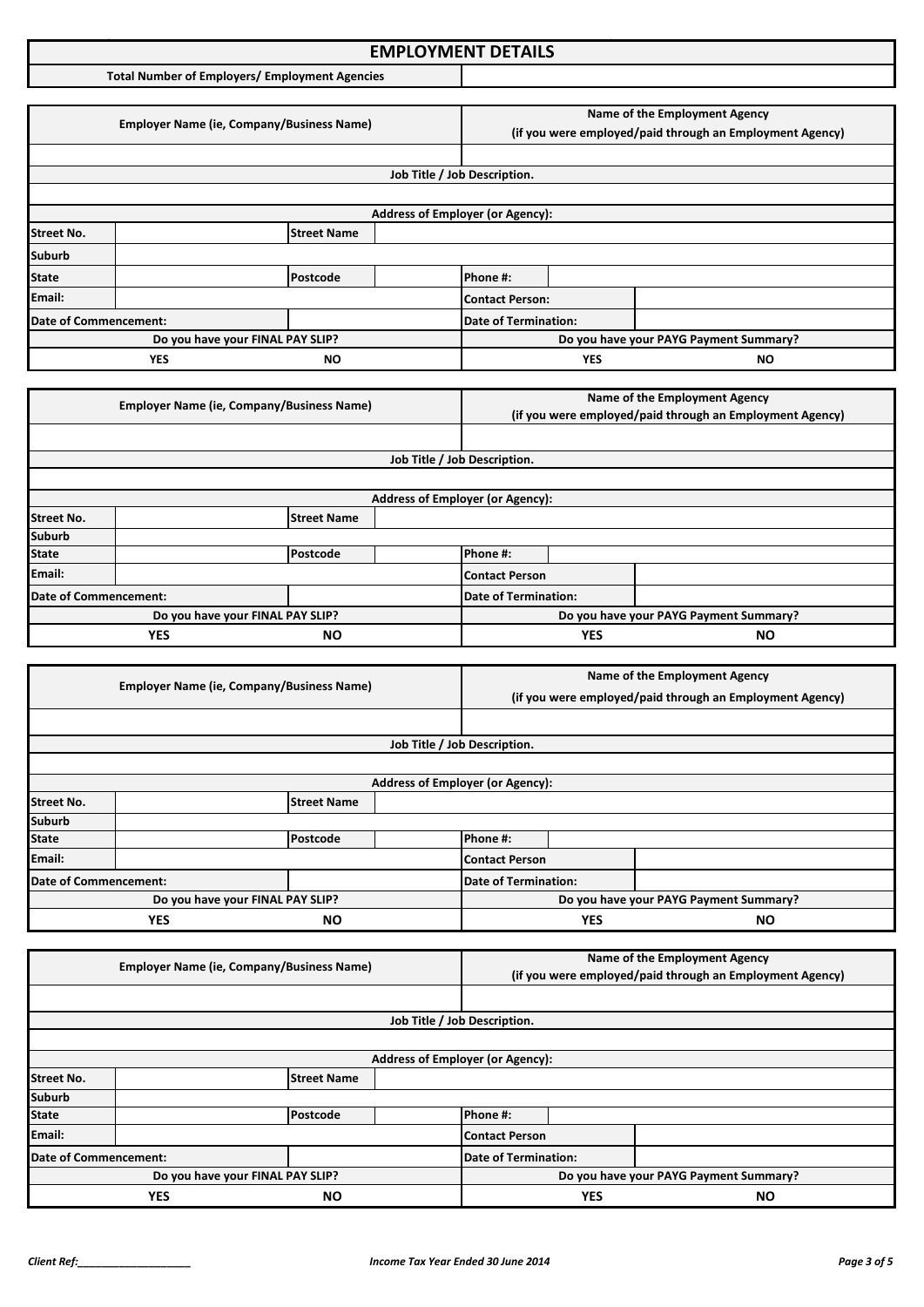| <b>Employer Name (ie, Company/Business Name)</b>   |                              |                                                  |                                         | Name of the Employment Agency                            |  |  |
|----------------------------------------------------|------------------------------|--------------------------------------------------|-----------------------------------------|----------------------------------------------------------|--|--|
|                                                    |                              |                                                  |                                         | (if you were employed/paid through an Employment Agency) |  |  |
|                                                    |                              |                                                  |                                         |                                                          |  |  |
|                                                    |                              |                                                  | Job Title / Job Description.            |                                                          |  |  |
|                                                    |                              |                                                  |                                         |                                                          |  |  |
|                                                    |                              |                                                  | <b>Address of Employer (or Agency):</b> |                                                          |  |  |
| <b>Street No.</b>                                  |                              | <b>Street Name</b>                               |                                         |                                                          |  |  |
| <b>Suburb</b>                                      |                              |                                                  |                                         |                                                          |  |  |
| <b>State</b>                                       |                              | Postcode                                         | Phone #:                                |                                                          |  |  |
| Email:                                             |                              |                                                  | <b>Contact Person</b>                   |                                                          |  |  |
|                                                    | <b>Date of Commencement:</b> |                                                  | <b>Date of Termination:</b>             |                                                          |  |  |
|                                                    |                              | Do you have your FINAL PAY SLIP?                 |                                         | Do you have your PAYG Payment Summary?                   |  |  |
|                                                    | <b>YES</b>                   | <b>NO</b>                                        | <b>YES</b>                              | <b>NO</b>                                                |  |  |
|                                                    |                              |                                                  |                                         |                                                          |  |  |
|                                                    |                              | <b>Employer Name (ie, Company/Business Name)</b> |                                         | Name of the Employment Agency                            |  |  |
|                                                    |                              |                                                  |                                         | (if you were employed/paid through an Employment Agency) |  |  |
|                                                    |                              |                                                  |                                         |                                                          |  |  |
|                                                    |                              |                                                  | Job Title / Job Description.            |                                                          |  |  |
|                                                    |                              |                                                  |                                         |                                                          |  |  |
|                                                    |                              |                                                  | <b>Address of Employer (or Agency):</b> |                                                          |  |  |
|                                                    |                              |                                                  |                                         |                                                          |  |  |
|                                                    |                              | <b>Street Name</b>                               |                                         |                                                          |  |  |
|                                                    |                              |                                                  |                                         |                                                          |  |  |
| <b>Street No.</b><br><b>Suburb</b><br><b>State</b> |                              | Postcode                                         | Phone #:                                |                                                          |  |  |
| Email:                                             |                              |                                                  | <b>Contact Person</b>                   |                                                          |  |  |
|                                                    | <b>Date of Commencement:</b> |                                                  | <b>Date of Termination:</b>             |                                                          |  |  |
|                                                    |                              | Do you have your FINAL PAY SLIP?                 |                                         | Do you have your PAYG Payment Summary?                   |  |  |

|                         | <b>Employer Name (ie, Company/Business Name)</b> |                    |                                         | Name of the Employment Agency                            |  |  |
|-------------------------|--------------------------------------------------|--------------------|-----------------------------------------|----------------------------------------------------------|--|--|
|                         |                                                  |                    |                                         | (if you were employed/paid through an Employment Agency) |  |  |
|                         |                                                  |                    |                                         |                                                          |  |  |
|                         |                                                  |                    |                                         | Job Title / Job Description.                             |  |  |
|                         |                                                  |                    |                                         |                                                          |  |  |
|                         |                                                  |                    | <b>Address of Employer (or Agency):</b> |                                                          |  |  |
| <b>Street No.</b>       |                                                  | <b>Street Name</b> |                                         |                                                          |  |  |
| <b>Suburb</b>           |                                                  |                    |                                         |                                                          |  |  |
| <b>State</b>            |                                                  | Postcode           |                                         | Phone #:                                                 |  |  |
| Email:                  |                                                  |                    |                                         | Contact Person                                           |  |  |
| Date of Commencement:   |                                                  |                    |                                         | Date of Termination:                                     |  |  |
|                         | Do you have your FINAL PAY SLIP?                 |                    |                                         | Do you have your PAYG Payment Summary?                   |  |  |
| <b>YES</b><br><b>NO</b> |                                                  |                    | <b>YES</b>                              | <b>NO</b>                                                |  |  |

|                         | <b>Employer Name (ie, Company/Business Name)</b> |                    |  | Name of the Employment Agency                            |           |  |
|-------------------------|--------------------------------------------------|--------------------|--|----------------------------------------------------------|-----------|--|
|                         |                                                  |                    |  | (if you were employed/paid through an Employment Agency) |           |  |
|                         |                                                  |                    |  |                                                          |           |  |
|                         | Job Title / Job Description.                     |                    |  |                                                          |           |  |
|                         |                                                  |                    |  |                                                          |           |  |
|                         |                                                  |                    |  | <b>Address of Employer (or Agency):</b>                  |           |  |
| <b>Street No.</b>       |                                                  | <b>Street Name</b> |  |                                                          |           |  |
| <b>Suburb</b>           |                                                  |                    |  |                                                          |           |  |
| <b>State</b>            |                                                  | Postcode           |  | Phone #:                                                 |           |  |
| Email:                  |                                                  |                    |  | <b>Contact Person</b>                                    |           |  |
| Date of Commencement:   |                                                  |                    |  | <b>Date of Termination:</b>                              |           |  |
|                         | Do you have your FINAL PAY SLIP?                 |                    |  | Do you have your PAYG Payment Summary?                   |           |  |
| <b>YES</b><br><b>NO</b> |                                                  |                    |  | <b>YES</b>                                               | <b>NO</b> |  |

*If you have any documents from your Employers (ie, PAYG Payment Summaries/Group Certificates or Final Pay Slips),* **please provide copies as it will assist in successfully completing your Income Tax Return**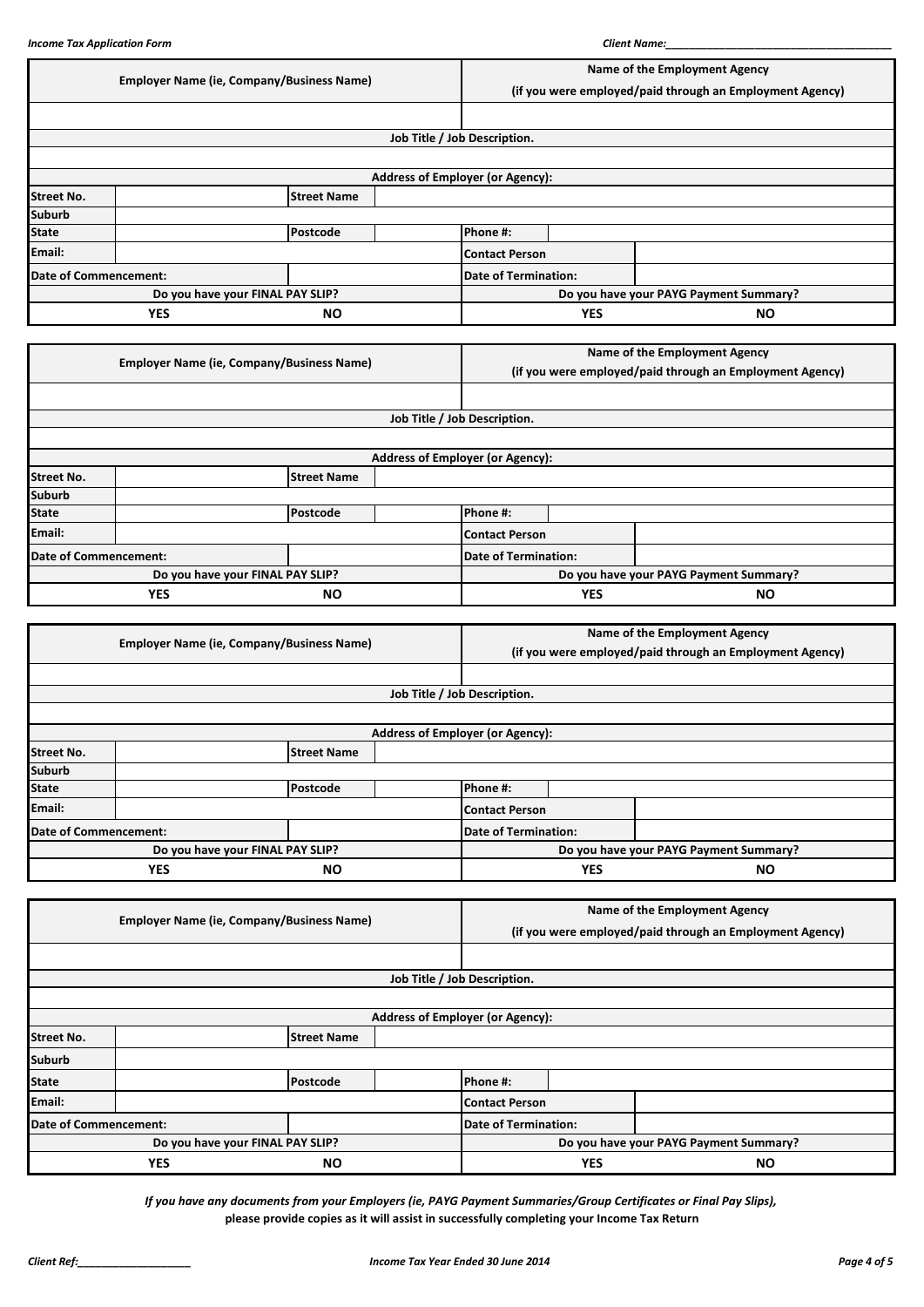|                 |                                                                                                                | <b>Work Related Expenses</b> |                                                              |  |  |  |
|-----------------|----------------------------------------------------------------------------------------------------------------|------------------------------|--------------------------------------------------------------|--|--|--|
|                 | Did you have a work uniform to work?                                                                           |                              | Did you wear protective clothing (eg, Safety Boots) to work? |  |  |  |
| <b>YES</b>      | <b>NO</b>                                                                                                      | <b>YES</b><br><b>NO</b>      |                                                              |  |  |  |
|                 | Did you use your car for work (does not include travelling to and from the same place of work each day).       |                              |                                                              |  |  |  |
|                 | <b>YES</b>                                                                                                     |                              | <b>NO</b>                                                    |  |  |  |
|                 | If you used your car for work, do you have a logbook which has a record of the Kilometre's travelled for work? |                              |                                                              |  |  |  |
|                 | <b>YES</b>                                                                                                     |                              | <b>NO</b>                                                    |  |  |  |
|                 | Did you use your Mobile Phone for work?                                                                        |                              | Did you buy Tools for work?                                  |  |  |  |
| <b>YES</b>      | <b>NO</b>                                                                                                      | <b>YES</b>                   | <b>NO</b>                                                    |  |  |  |
|                 | Please list your work-related expenses below. Please provide as much detail as possible.                       |                              |                                                              |  |  |  |
| Date of Expense | <b>Type of Expense</b>                                                                                         | \$                           | Do you have evidence (ie, receipt)?                          |  |  |  |
| DD/MM/YYYY      | Eg: Loose Tools                                                                                                | \$110.00                     | <b>YES</b>                                                   |  |  |  |
|                 |                                                                                                                |                              |                                                              |  |  |  |
|                 |                                                                                                                |                              |                                                              |  |  |  |
|                 |                                                                                                                |                              |                                                              |  |  |  |
|                 |                                                                                                                |                              |                                                              |  |  |  |
|                 |                                                                                                                |                              |                                                              |  |  |  |
|                 |                                                                                                                |                              |                                                              |  |  |  |
|                 |                                                                                                                |                              |                                                              |  |  |  |
|                 |                                                                                                                |                              |                                                              |  |  |  |
|                 |                                                                                                                |                              |                                                              |  |  |  |
|                 |                                                                                                                |                              |                                                              |  |  |  |
|                 |                                                                                                                |                              |                                                              |  |  |  |
|                 |                                                                                                                |                              |                                                              |  |  |  |
|                 |                                                                                                                |                              |                                                              |  |  |  |
|                 |                                                                                                                |                              |                                                              |  |  |  |
|                 |                                                                                                                |                              |                                                              |  |  |  |
|                 |                                                                                                                |                              |                                                              |  |  |  |
|                 |                                                                                                                |                              |                                                              |  |  |  |
|                 |                                                                                                                |                              |                                                              |  |  |  |
|                 |                                                                                                                |                              |                                                              |  |  |  |
|                 |                                                                                                                |                              |                                                              |  |  |  |

| Anything you forgot to mention (or anything we forgot to ask)? |  |
|----------------------------------------------------------------|--|
|                                                                |  |
|                                                                |  |
|                                                                |  |
|                                                                |  |
|                                                                |  |
|                                                                |  |

*PLEASE ENSURE THAT YOU HAVE FILLED IN ALL INFORMATION REQUIRED, AND PROVIDED ANY SUPPLEMENTARY DOCUMENTS YOU MAY HAVE. FAILURE TO DO SO MAY RESULT IN A DELAY IN PROCESSING YOUR INCOME TAX RETURN.*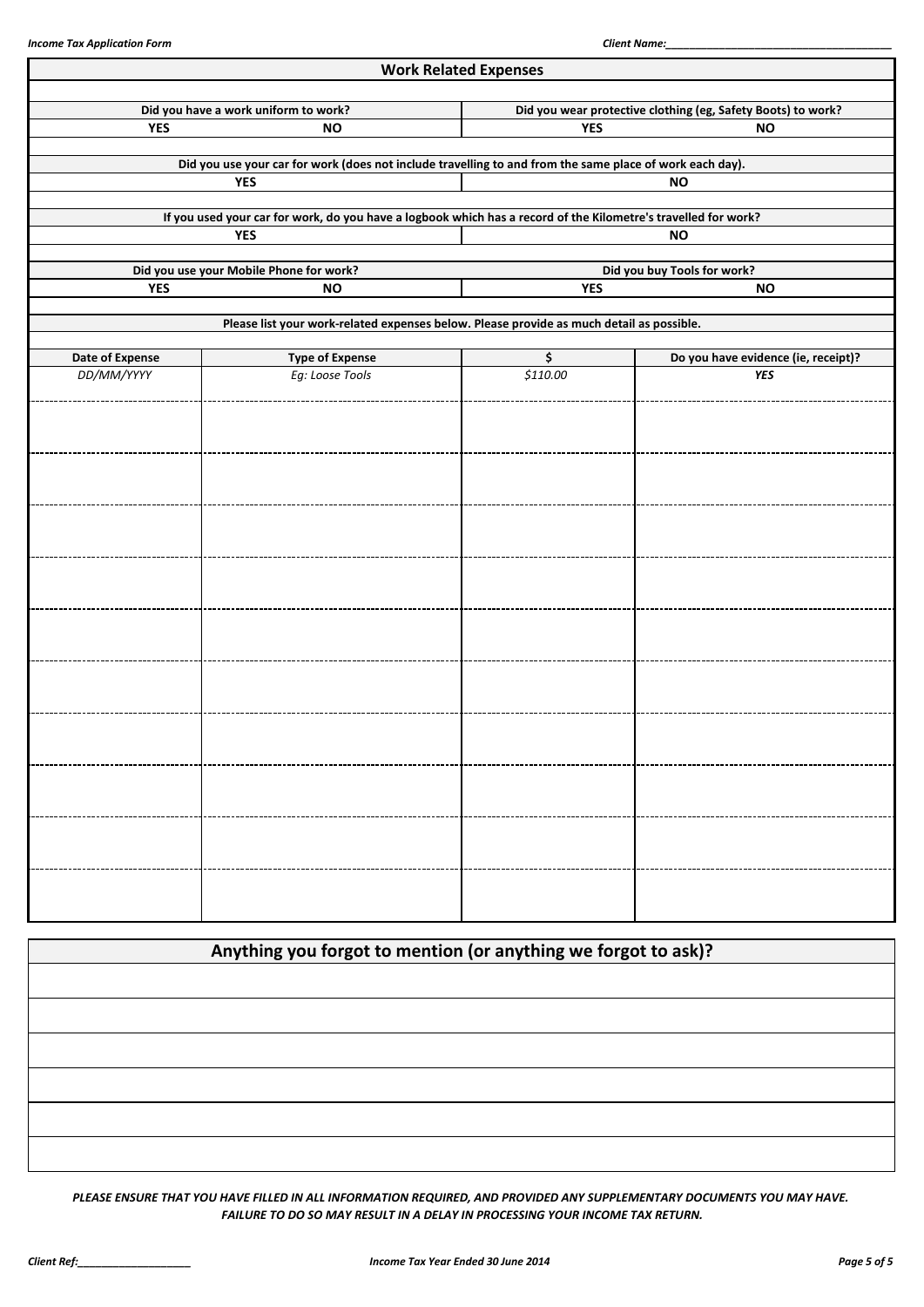# **AUTHORITY TO ACT & FEE-FROM-REFUND AUTHORITY**

**Name:** \_\_\_\_\_\_\_\_\_\_\_\_\_\_\_\_\_\_\_\_\_\_\_\_\_\_\_\_\_\_\_\_\_\_\_\_\_\_\_\_\_\_\_\_\_\_\_\_\_\_\_\_\_\_\_\_\_\_\_\_\_\_\_\_\_\_\_\_\_\_\_\_\_\_\_\_\_\_\_\_\_\_\_\_\_\_\_\_\_\_\_\_

| Of (address):               |                        |
|-----------------------------|------------------------|
| Number:                     | Street:                |
| Suburb:                     | City/Town:             |
| County:                     | <b>State/Province:</b> |
| Postcode/Zip:               | Country:               |
| Date of Birth (DD/MM/YYYY): | Tax File Number (TFN): |

I hereby authorise & appoint the accounting & tax agent firm of:

#### *INCOME TAX RETURNS PTY LIMITED (TAX AGENT NO. 24629-963) of FIRST FLOOR, 1A MORTS ROAD MORTDALE, NSW 2223,*

to act on my behalf in the capacity of accountants and registered tax agents, to prepare and sign my personal income tax return based upon information provided by me for the year of income ended on 30/06/2014.

I, the above-mentioned, also hereby authorise & appoint the accounting & tax agent firm of **INCOME TAX RETURNS PTY LIMITED (TAX AGENT NO. 24629-963)**, to act on my behalf in the collection of lost documents (which includes, but not limited to), PAYG Payment Summaries/Group Certificates, Pay slips, and other documents which in their capacity as accountants and registered tax agents, will allow them to correctly prepare and sign my personal income tax return for the year of income ended on 30/06/2014, based on the information I have provided to them.

I understand the fee to prepare my personal income tax refund is as follows:

- **i. 9.9% of my refund to a maximum capped fee of AUD\$165.00 (inclusive of GST)**
- **ii. \$5 service fee per missing document/payment summary**
- **iii. If there is a requirement to transfer my refund to my overseas/foreign bank account, I understand there is an extra fee of \$35 for each transaction made.**

I also hereby authorise the accounting firm of **INCOME TAX RETURNS PTY LIMITED (TAX AGENT NO. 24629-963)** to deposit any money received on my behalf referable to my Taxation affairs (which includes, but not limited to any income tax refund cheques in my favour), into their client trust account as to the time in which fees mentioned above for their professional services are paid in full. I declare that I have supplied **INCOME TAX RETURNS PTY LIMITED (TAX AGENT NO. 24629-963)** my bank account details and agree for the above mentioned fee(s) to be deducted from any income tax refunds I am in receipt of, and have the balance credited to the bank account I have supplied under instruction.

I understand & agree to the above, and agree to sign this document in the space below.

(Signature)

 $\frac{1}{2}$  /

\_\_\_\_\_\_\_\_\_\_\_\_\_\_\_\_\_\_\_\_\_\_\_\_\_\_\_

(Date Signed)